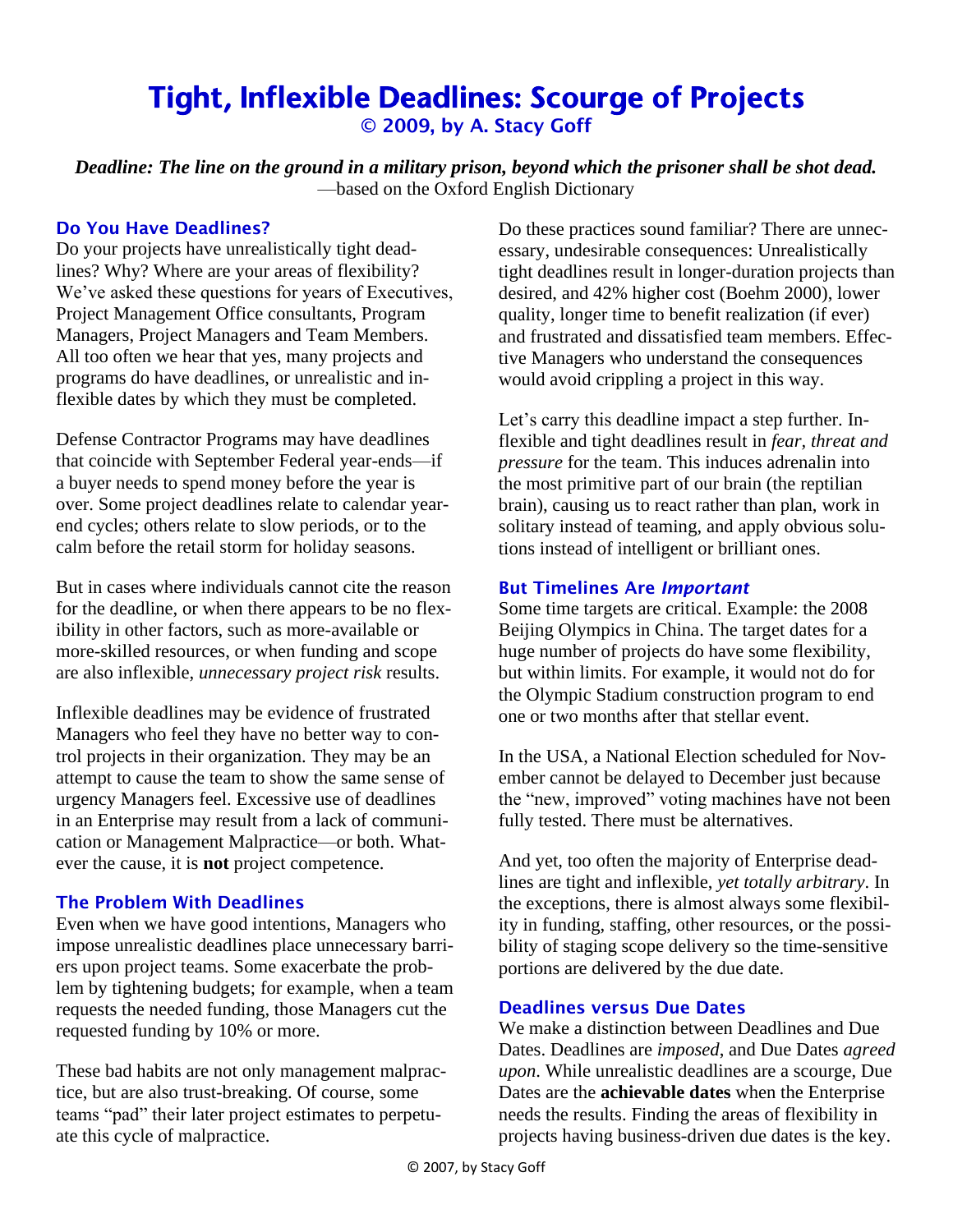As mentioned above and emphasized in our *Levers and Gauges* article on the our website, the project flexibility need not be with the due date; it can be in the scope, resources, costs, or other factors. The consequence: Better, Faster and Cheaper (or more costeffective) results.

*The Needed Management Action:* Use Due Dates instead of unrealistic deadlines to reduce fear, threat and pressure for the team. The result: you reduce cost, improve quality, speed the results and improve the return on investment.

## A Better Way: PM Competence

Effective Portfolio Analysis and Project Initial Planning present the opportunity to prevent or mitigate the majority of challenges most projects face. Many project risks realized are the consequence of choices made (or not made) early in the project—often even before a Project Manager is assigned.

And one of the most frequent challenges is the scourge of unrealistic and inflexible project deadlines. Early in every project there are a variety of ways to meet the time : cost : scope : quality tradeoffs presented by business needs. Meet your needs by managing areas of flexibility to allow the project to succeed from start-up through benefits realization.

Where does one find those areas of flexibility? Look for the answer in the IPMA Competence Baseline (ICB) for Program and Project Management. Each Technical Competence (and many of the Behavioral ones) has a role in establishing flexibility and manageability; here are some examples of the topics, as identified by the ICB elements:

*2.1 Project Success Criteria:* you must agree how you and your stakeholders will measure success.

*2.2 Stakeholders and Interested Parties:* you must know who they are, and the roles they commit to fill.

*2.5 Project Quality:* is lower quality an acceptable trade-off for rapid completion? Will all stakeholders and interested parties agree?

*2.10 Product Scope:* is there a time-sensitive part of the product that can be delivered within the due date, with the remainder completed after the due date?

*2.12 Schedules:* what drives the due date? What is the consequence of delaying the results?

*2.13 Resources:* if the project is indeed time-sensitive and important to the Enterprise, can the time of existing team members be increased, or more team members or higher-skilled members be added?

*2.14 Cost:* given funding, can parts of the solution be sourced from outside the Enterprise? This can include expertise or completed product components.

Clearly, competent Program and Project Managers who **apply** these competences, rather than just knowing about them, have many options. And this is just a sampling. See the power of PM Competence?

#### What is a *Tight* Due Date?

Given that PM Competence helps us understand multiple areas of flexibility, how do we recognize a **tight** due date? And, how does one know as early as Portfolio Analysis that a deadline or due date is unrealistic? We don't really know project size until we have Requirements (also known as specifications)!

There are several parts to the answer. The first: better early measures or estimates of scope, effort and cost. Scope traceability from inspiration through benefit realization is a key to better estimates. Of course, consistent process and good estimating history are also essential. And add trust and open communication between the team and their Managers.

Another part, given the above (most Project Managers wish it was a given), is a way to know, based on early estimates, what the ideal duration *should* be. Boehm's work with software projects, cited above, showed a 42% increase in effort and cost resulting from a deadline that was 75% or less than ideal for the project's scope and staffing. Then *what* is ideal?

Based originally on formulas by Putnam (Putnam, 1980) and Boehm, a model helps answer that question. See *The Successful Project Profile*, in the articles section at our website.

*The Successful Project Profile* model identifies the ideal duration, staffing and Project Manager role for any medium or large project.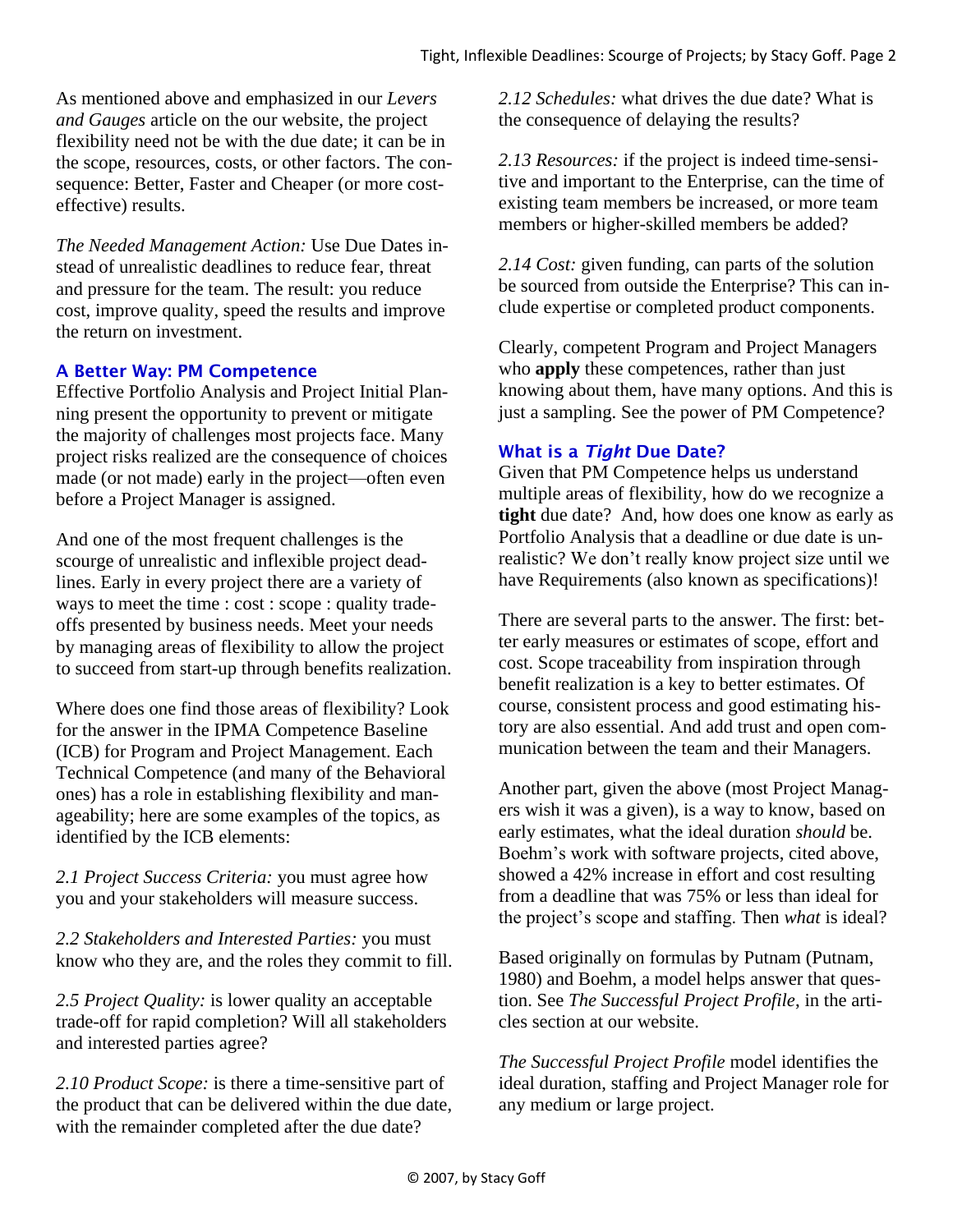As early as Portfolio prioritization (given traceable scope and early estimates) the model is also useful in planning duration and staffing needed for the projects and subprojects of programs or initiatives.

The *Successful Project Profile* model shows the risks of significant variances both above and below the ideal duration, and of inadequate or excessive staffing. This model is a competitive advantage of those who have used it for over 25 years.

Clearly, given effective communication of the ideal duration and staffing of a project, there remain only two excuses for having an unrealistically tight deadline: Project Management Incompetence or Management Malpractice.

#### **Summary**

Consistently in our workshops, when we ask the question, "*How many of you have tight project deadlines?",* most people in the class raise their hands.

Then we explain the difference between inflexible, unrealistically tight deadlines and *manageable due dates*, and we again ask the question. We still get *way too many* responses. This indicates a huge opportunity for improvement in most projects, and in many Enterprise project climates.

Incompetent Project Managers have deadlines. Competent Project Managers have Due Dates, with multiple areas of flexibility. Part of your demonstration of competence as a Project Manager is whether you continue to be victim of unrealistic, inflexible deadlines, or you manage the move to smarter due dates.

Ineffective or frustrated Managers establish unrealistically tight and inflexible deadlines when we know no better, or when we feel we have no other option. What effective Managers really want is not tight deadlines at all, but successful and responsive projects.

As now recognized by most PM societies, this shows the need to move beyond knowledge-based PM Certification programs. Effective Managers do not want Program and Project Managers who **merely know why** their projects failed. We want Program and Project Managers who **demonstrate the competences and performance** that cause project success.

Successful projects have due dates, and they meet them. Unsuccessful projects too often have unrealistic, tight and inflexible deadlines. They not only fail to meet them, they deliver less, and they fail to meet the business need. It's your choice.

## Bibliography

IPMA's Competence Baseline is available for download from the website, www.ipma.world.

Competence-based PM Certification: See the USA's Fourlevel Competence-based Certification of Program and Project Managers at IPMA-USA's website, www.ipmausa.org.

Boehm, Barry W. et.al. *Software Estimation With CO-COMO II*. Prentice-Hall, 2000.

Putnam, Lawrence H. *Software Cost Estimating and Life-Cycle Control: Getting the Software Numbers*. Computer Society Press, IEEE Computer Society, 1980.